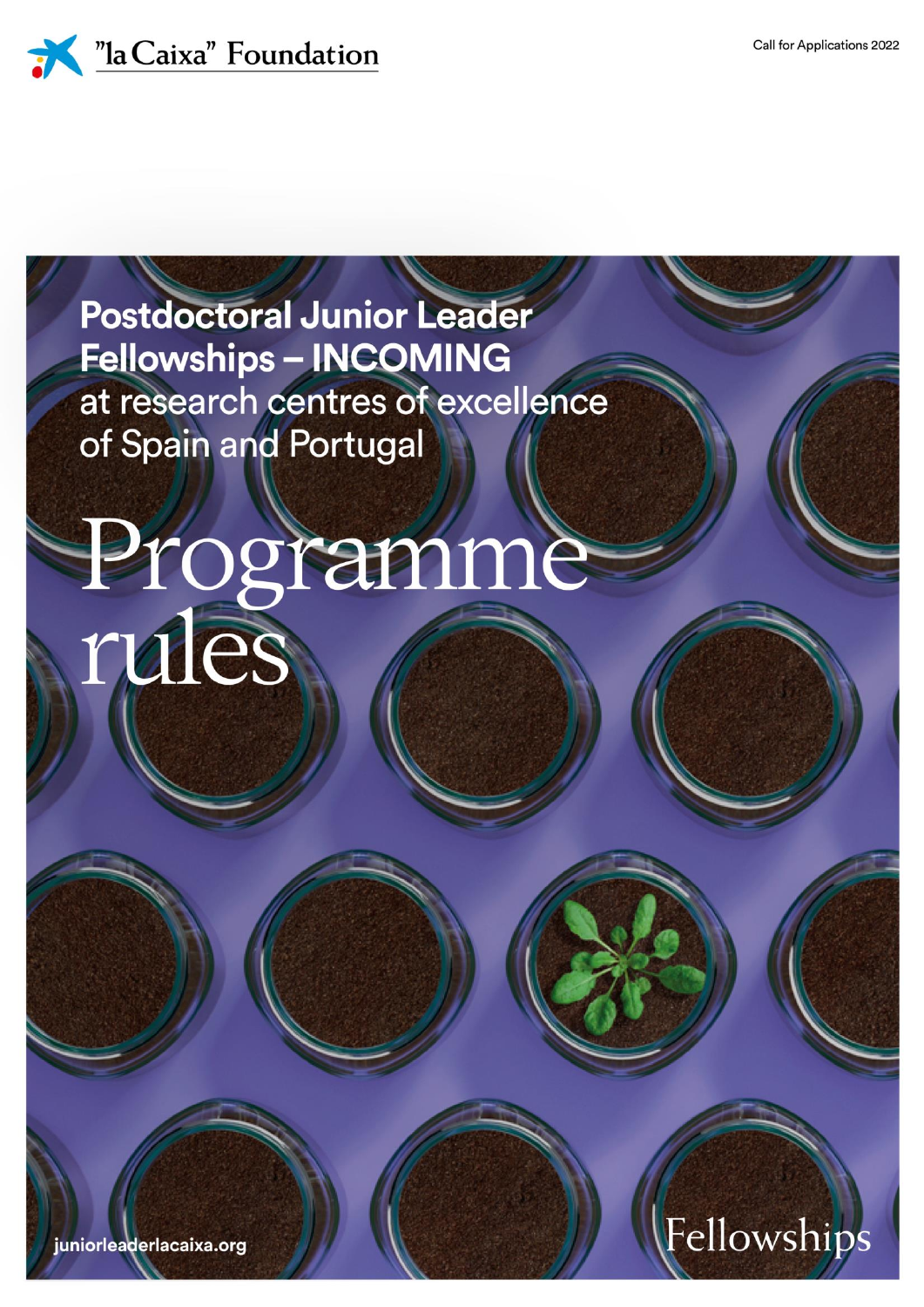### *Introduction*

"la Caixa" Foundation, which firmly believes that scientific progress, research, mobility and professional qualification are key to the development of society, is launching this postdoctoral fellowship programme aimed at hiring excellent researchers—of any nationality—who are willing to continue their research career in the STEM area (Science, Technology, Engineering and Mathematics), in Spanish or Portuguese territory, at accredited centres with the Severo Ochoa or Maria de Maeztu excellence award, Institutos de Salud Carlos III and units evaluated as excellent by the Fundação para a Ciência e a Tecnologia of Portugal.

The candidates should be outstanding experienced researchers in terms of the originality and significance of their contributions in their scientific discipline, as well as having the leadership skills to head their own research group.

By means of a complementary training programme, these fellowships are intended to consolidate comprehensive training encompassing scientific, technical and complementary skills that will help them to tap into their potential as independent researchers and leaders of the new generation of researchers.

### *Timeline*



# *1. Call for applications*

- *1.1.* "la Caixa" Foundation provides 25 **three-year postdoctoral fellowships** to hire experienced researchers to carry out their work **at accredited centres with the Severo Ochoa or María de Maeztu excellence award, Institutos de Salud Carlos III and units evaluated as excellent by the Fundação para a Ciência e a Tecnologia of Portugal.** The research must be carried out in the research areas of Science, Technology, Engineering and Mathematics (STEM), including Bio and Health Sciences.
- *1.2.* The call for applications is intended for researchers who **have finished their doctoral degrees two to seven years prior to the deadline for applications**, provided that they also fulfil the requirements for mobility between countries.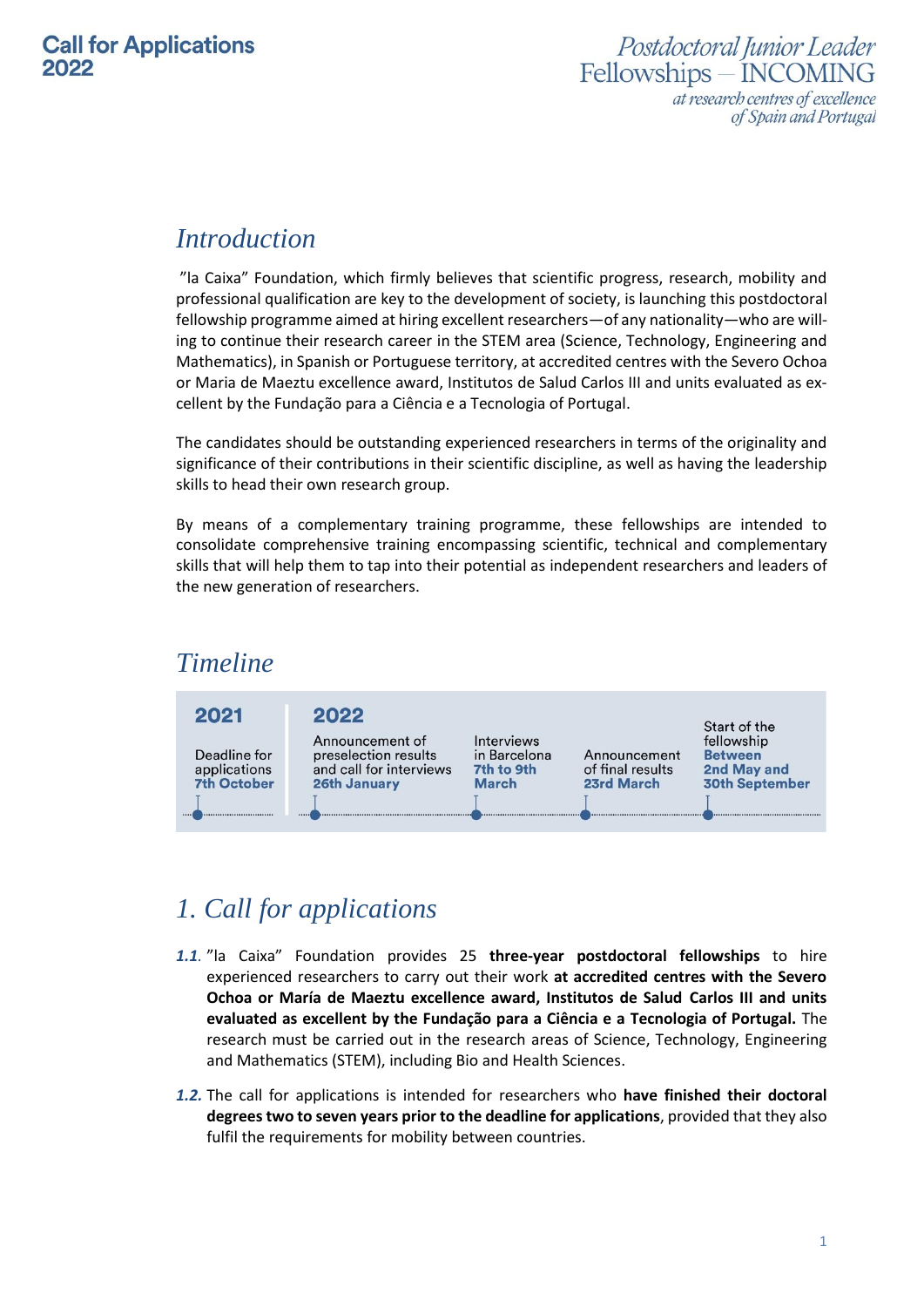- Postdoctoral Junior Leader Fellowships - INCOMING at research centres of excellence of Spain and Portugal
- *1.3.* The choice of the research centre will not be binding during the candidate selection process. Candidates should state the research centre that they would prefer to join on their fellowship application on a provisional basis. To do this, a declaration of interest letter with the official institutional letterhead and signed by a researcher of the research center of preference must be attached indicating the predisposition to accept the fellow. In the online application platform, a template is provided. This declaration of interest will not be binding on any of the parties. The fellowship holder may change the centre chosen before the start of the fellowship. However, the research centre selected must hold the excellence accreditation at the moment of the announcement of the call final results of the posdoctoral Junior Leader Fellowships.
- 1.4. Fellows should start at the research centres between 2<sup>nd</sup> May and 30<sup>th</sup> September 2022. "la Caixa" Foundation must be notified of the researcher's start date at the research centre prior to this date and as soon as they reach an agreement.
- *1.5.* Candidates may freely propose a research project to be carried out at the host organization of their choice.
- 1.6. The call for applications opens on the date it is published and closes on 7<sup>th</sup> October 2021, at 14.00h Peninsular Spain (Central European Summer Time - CEST).

### *2. Fellowship amount*

*2.1.* The maximum payment amount will be €305,100**<sup>1</sup>** , as broken down below:

**/** Three maximum annual payments of €97.500 which include:

a) **Labor costs (salary included): a maximum of 59,000 euros to cover the total labor costs of the university or research centre that contracts the fellow**. This amount includes Social Security contributions and any other payments made by the employer, as well as the annual gross salary of the fellow.

In any case, the minimum annual gross salary to be offered to the fellow by the host institution must be 44.300€.

If the total labor costs exceed the maximum amount offered by "la Caixa" Foundation, the host institution will cover the surplus.

- b) **Annual research project costs of €38,500**, which include:
	- » Acquisition and maintenance of scientific equipment and consumables;
	- » Travel expenses and per diem;
	- » Registration fees for scientific congresses, seminars and conferences;
	- » Management fees for industrial and intellectual property rights related to the project;
	- » Patenting costs;

 $\overline{a}$ 

- » Personnel costs linked exclusively to the fellowship project;
- » Expenses related with the mandatory secondment;
- » Other expenses directly related to implementation of the research project.

**<sup>1</sup>** *The allowance is calculated based on 2 children. The maximum allowance may be increased if the number of children is greater than 2.*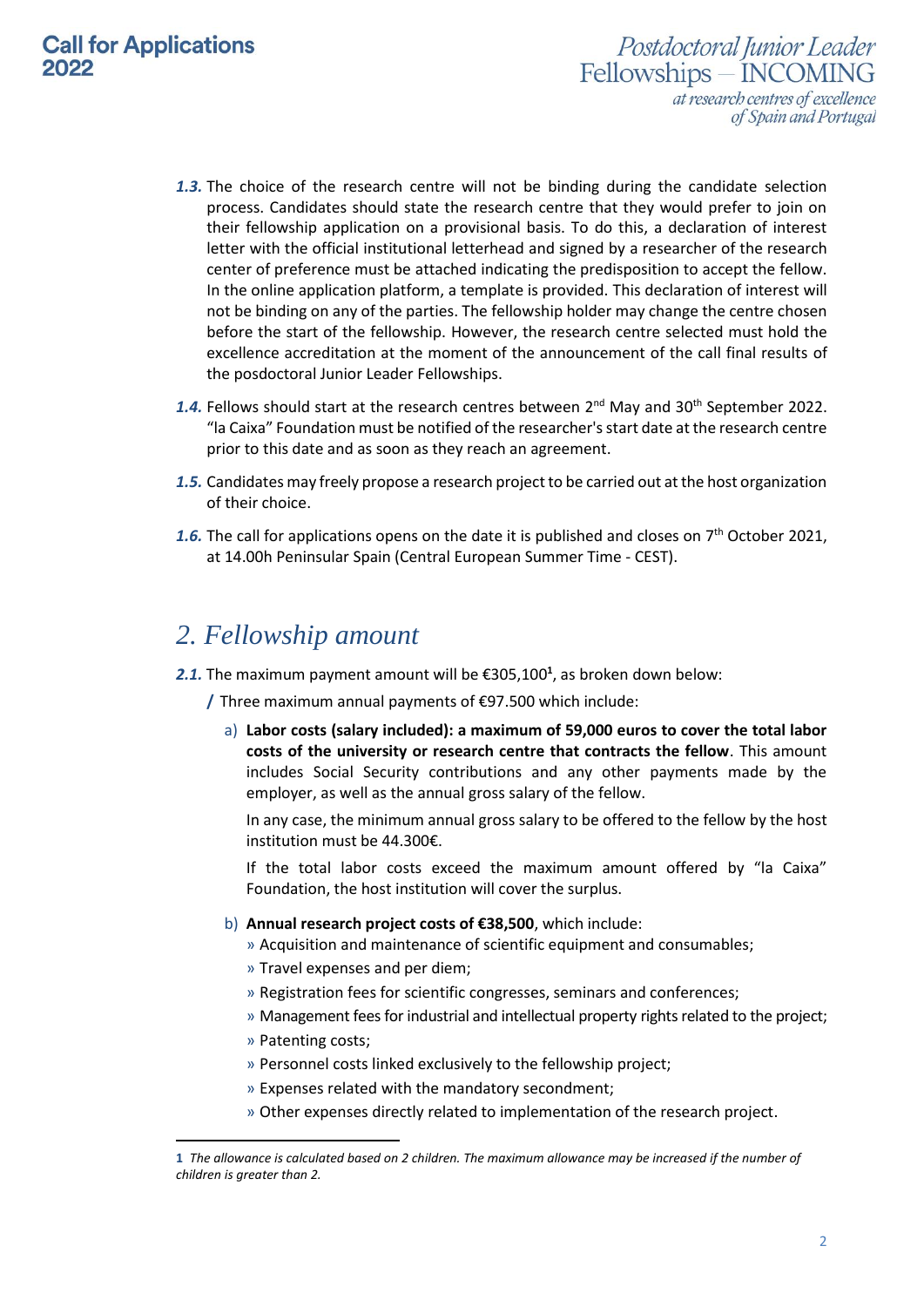This amount will be managed by the centre for the benefit of the fellow and it must be justified separately.

- **/ Gross annual family assistance of €1,200** for each of the researcher's child dependant. Family assistance will be determined on the start date at the centre and will be reviewed annually upon renewal of the fellowship. In the event that both parents would get a Postdoctoral Junior Leader fellowship, this assistance would be granted only to one of the parents.
- **/ Mobility assistance (moving and housing) of €5.400** to be paid at the start of the fellowship.

These amounts will be gross and subject to the total labor costs of each fellow incurred by the host institution that hires it. In addition, these amounts will be subject to withholding that is legally established.

- *2.2.* "la Caixa" Foundation will sign a collaboration agreement with host institutions, which will receive the fellowship payment amount directly. This must be wholly allocated to cover other required corporate expenses payable by the host institution, as well as the fellow's gross pay and additional amounts and assistances.
- *2.3.* The employment relationship between the fellow and the host institution must comply with the provisions of current legislation at any time.
- *2.4.* Entitlement to the fellowship falls on the researcher, who will be hired by the host institution.

### *3. Secondments*

- *3.1.* Fellows will be required to pursue a mandatory international and/or intersectoral secondment of 3 to 6 months within their research projects in an institution freely proposed by the fellows themselves.
- *3.2.* The secondment can be performed in a single period or can be divided into shorter periods with a maximum of 6 months. Likewise, it can take place at one or more organisations.
- *3.3.* Researchers will have a supervisor at the secondment host institution, thus receiving crossectoral guidance and ensuring continuity in the execution of the projects.
- *3.4.* A declaration of interest letter from the secondment supervisor will be asked to the fellows before the start date of the fellowship at the host institution.
- *3.5.* If, due to unexpected reasons, the secondment did not take place, the fellow must submit a justified report to "la Caixa" Foundation explaining the exceptional circumstances that prevented the mandatory secondment from taking place.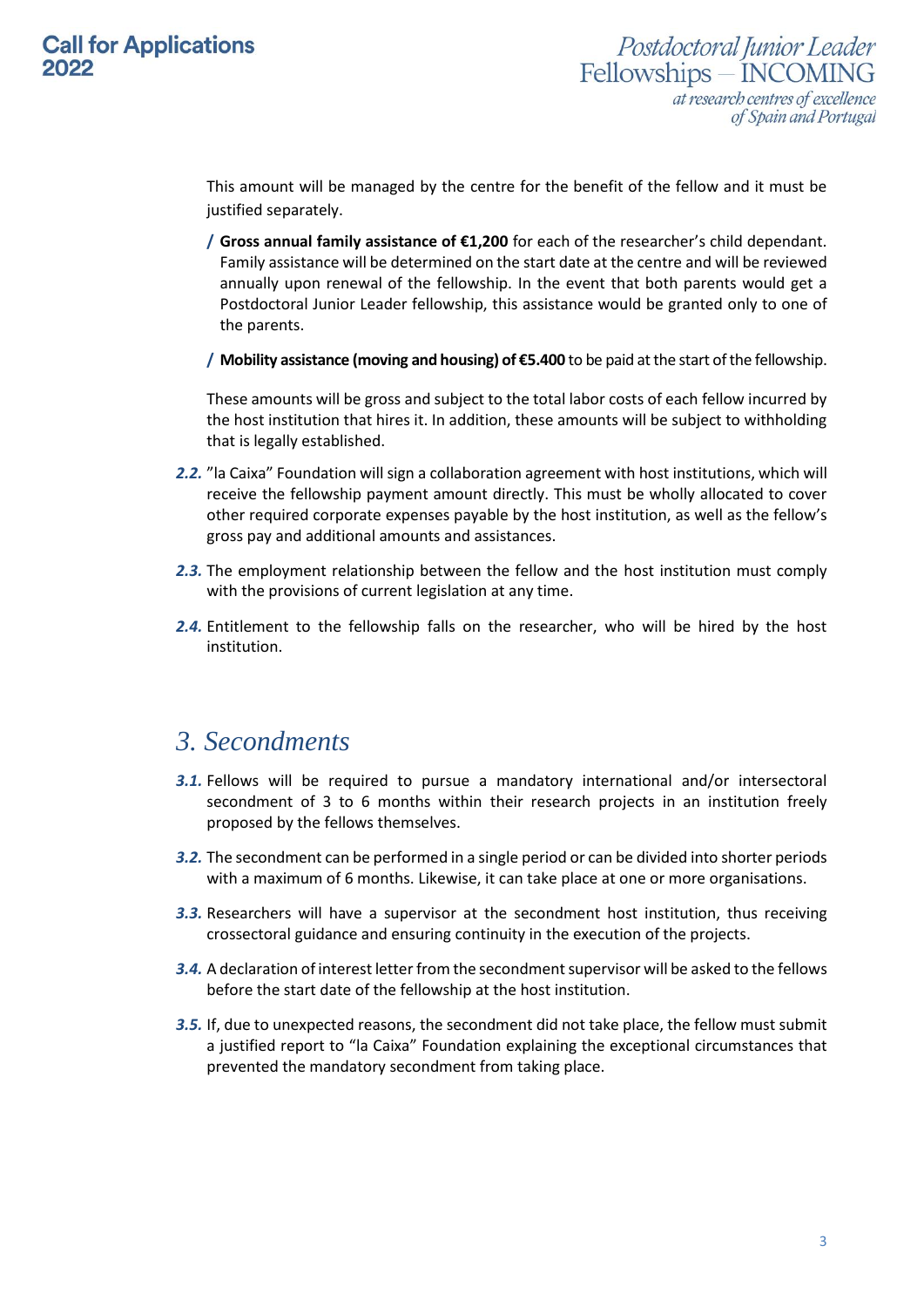# *4. Complementary training*

In addition to the payment amount, the fellowship includes a mixed training programme (faceto-face and online) on transversal skills, innovation and leadership.

Three sessions will be held: at the start of the fellowship, during the second year, and during the third year. Each session will last between 2 and 5 days, and attendance is required for all fellows from the same call, regardless of their discipline. "la Caixa" Foundation will cover all costs for these sessions, as well as the fellows' accommodation and travel costs.

Early after recruitment, fellows will establish a personal Career Development Plan (CDP), based on their personal needs and interests, explaining key achievements and future goals.

# *5. Requirementsfor applicants*

### *5.1.* **Nationality**

Postdoctoral researchers of **any nationality** are eligible to apply for the Postdoctoral Junior Leader Fellowship– *Incoming* programme.

### *5.2.* **Research training**

Those who have **obtained their doctoral degree two to seven years prior to the deadline for applications** are eligible. For such purposes, candidates must have obtained their doctoral degree between  $7<sup>th</sup>$  October 2019 and  $7<sup>th</sup>$  October 2014 inclusive. It will be understood as the date of obtaining the doctoral degree, the date of the defense act of the doctoral thesis. Therefore, a document must be provided where the defense date of the thesis is certified.

Should an applicant hold more than one doctoral degree, the above-mentioned period will be counted from the first degree earned.

In the cases of interruption of the research activity between the date of obtaining the doctoral degree and the call deadline  $(7<sup>th</sup>$  October 2021), the candidate may request an extension of the period in which the doctoral degree must have been obtained. To these effects, the following causes are considered as interruption of the research activity:

- a) Illness or accident that has led to sick leave for three months or more. An extension may be applied for the number of justified months.
- b) Maternity. An extension of 1 year can be applied for each child born after the PhD award date.
- c) Paternity. An extension of 1 year can be applied for each child born after the PhD award date.

Both cases must be duly justified by means of an official supporting document.

### *5.3.* **Mobility**

Those candidates who wish to **join a Spanish center or university cannot** have resided or have carried out their main activity (work, studies, etc.) in Spain for **more than twelve months in the three years** immediately prior to the deadline for applications. Short stays,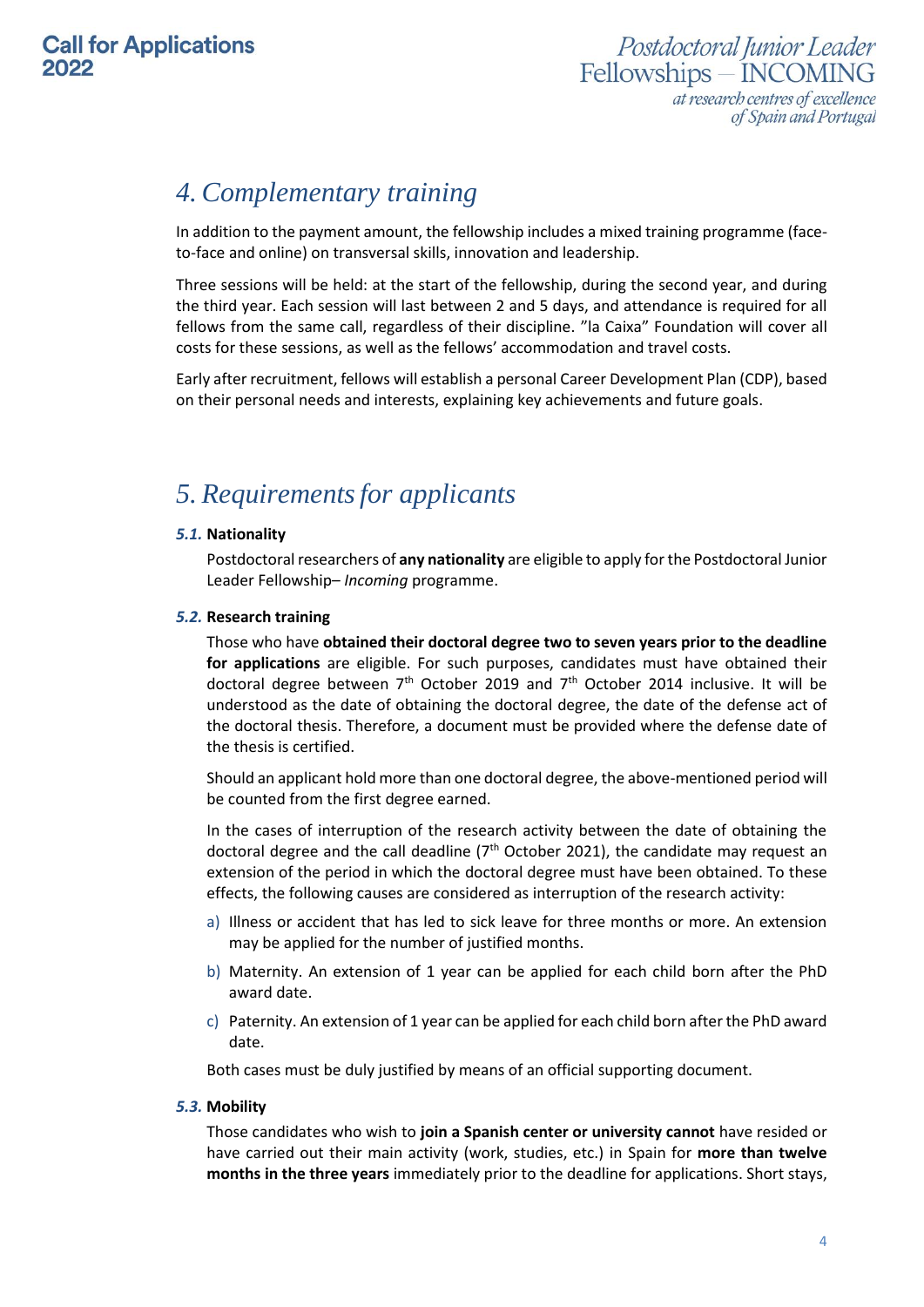such as holidays, done in a country other than their country of usual residence (where they carried out their main activity), will be considered as time spent in their country of usual residence.

A candidate with an uninterrupted period of at least 2 years of inactivity in research (e.g. unemployment, periods of employment outside research, parental or long-term sick leave) must not have resided or carried out the main activity (work, studies, etc.) in Spain for more than 36 months in the 5 years immediately before the call deadline.

In the same way, time spent as part of a procedure for obtaining refugee status under the Geneva Convention, compulsory national service and/or short stays such as holidays are not taken into account.

Those candidates who wish to **join a Portuguese center or university cannot** have resided or have carried out their main activity (work, studies, etc.) in Portugal for **more than twelve months in the three years** immediately prior to the deadline for applications. Short stays, such as holidays, done in a country other than their country of usual residence (where they carried out their main activity), will be considered as time spent in their country of usual residence.

A candidate with an uninterrupted period of at least 2 years of inactivity in research (e.g. unemployment, periods of employment outside research, parental or long-term sick leave) must not have resided or carried out the main activity (work, studies, etc.) in Portugal for more than 36 months in the 5 years immediately before the call deadline.

In the same way, time spent as part of a procedure for obtaining refugee status under the Geneva Convention, compulsory national service and/or short stays such as holidays are not taken into account.

### *6. Application and documentation*

*6.1.* Candidates must apply using the online application platform available in the "Fellowships" section on the "la Caixa" [Foundation](https://www.lacaixafellowships.org/index.aspx) website.

On this platform, the different pages of the application form clearly specify all information and documentation that must be provided to complete an application to the current fellowship programme. **The application must be completed entirely in English.**

*6.2.* Information provided by the candidate in the "Prospective research centre" section will be understood to be provisional and strict abidance to it is not implied should the fellowship be awarded.

The candidates who are finally chosen as fellows will have a reasonable period of time in which to confirm their interest in the research centre, or unit that they specified as their first choice. During this time, they can also explore other alternatives that may better suit their personal goals.

In any case, should the line of research chosen by the candidate to carry out their research project be different from what was originally stated in their application, it must not stray from it significantly in terms of content or discipline.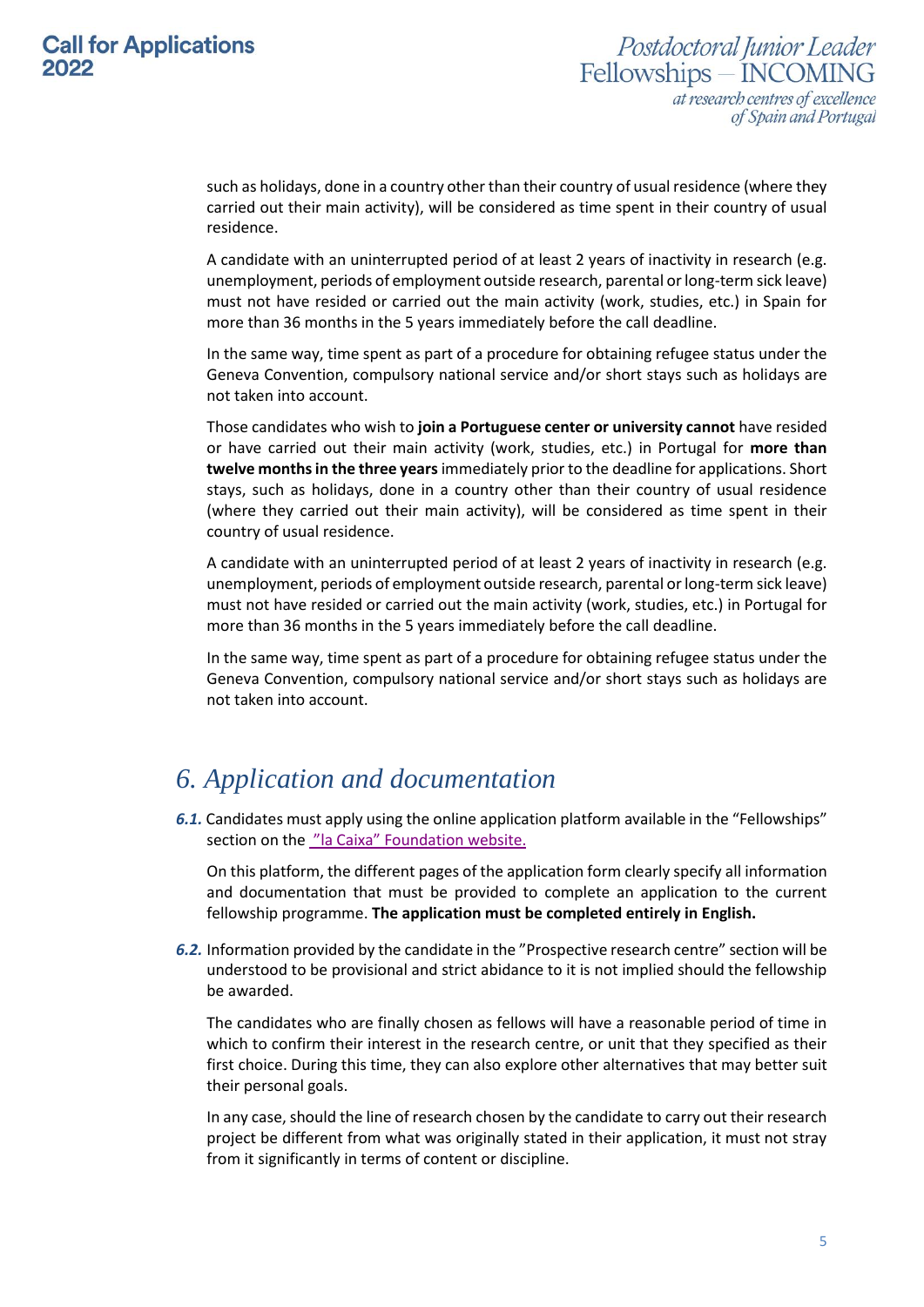Postdoctoral Junior Leader Fellowships - INCOMING at research centres of excellence of Spain and Portugal

The candidates must reach an agreement with the research centre or unit that they finally chooses, by virtue of which the centre will hire the fellow with the funds provided by "la Caixa" Foundation.

- *6.3.* Candidates must submit a personal statement with the project proposal that they wish to carry out if they are granted the fellowship. The personal statement must contain the following information:
	- 1) Research career directly related to the project proposal, stating the main line of research that the candidate has carried out and specifying the main achievements to date (maximum of 3 pages).
	- 2) Summary of the proposed research project (maximum of 4 pages).

This document's characteristics and format are detailed in the relevant section of the online application form.

*6.4.* Using the online application platform, candidates must also carry out the formalities to obtain, prior to the deadline for applications, **at least two reference letters**from university professors, researchers or other relevant individuals with whom they have had contact either academically or professionally. It is advisable for candidates to contact them as soon as possible to let them know that "la Caixa" Foundation will get in touch with them through an online procedure. This procedure makes it possible to request and attach up to five reference letters to the application form, provided that they arrive before the deadline for applications (7<sup>th</sup> October 2021). The reference letters must be written in English.

These reference letters are confidential. Under no circumstances may candidates request access to their content nor "la Caixa" Foundation provide it, whatever the final results of the selection process for this fellowship programme.

- *6.5.* Candidates must attach a copy of their doctoral diploma or academic certificate where the date on which the doctoral degree was earned appears.
- *6.6.* If a candidate claims an exception due to an interruption of research activity as contemplated in point 5.2, they must provide the relevant supporting documents.
- *6.7.* Candidates must attach an ethics table pointing out the ethical aspects of the project proposal. In the online application platform, a template of the ethics table will be provided.
- *6.8.* Candidates that claims the application of the extended mobility rule due to inactivity in research as contemplated in point 5.3, must provide the relevant supporting documents.
- *6.9.* Documents uploaded in the online application platform in PDF format must be clear and legible. Similarly, each page of the original document must correspond to a page of the PDF document.
- *6.10.* If the documents uploaded in the online application platform were issued in a language other than English, a translation (which can be done by the candidate) into English must be attached.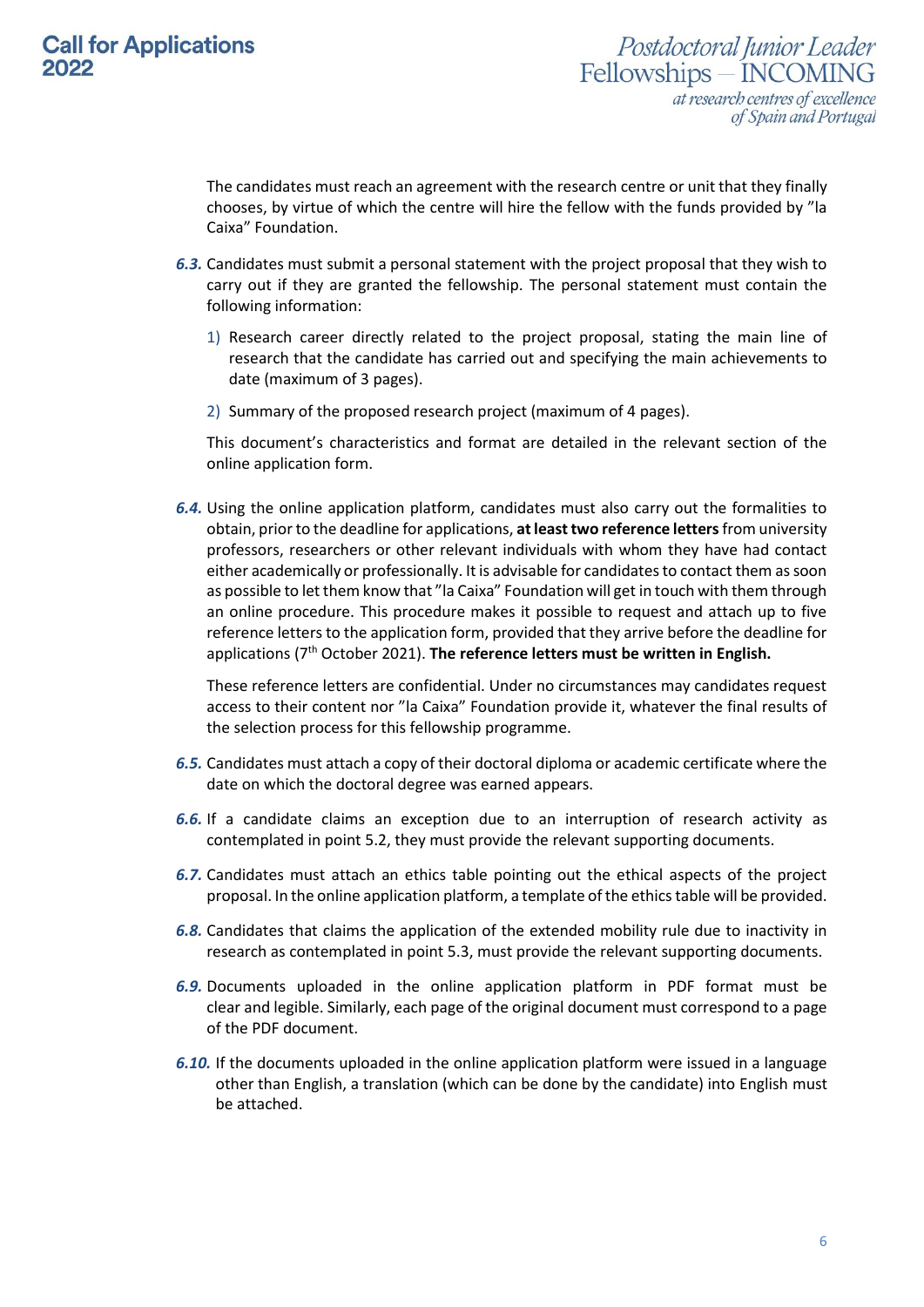## *7. Selection process*

The evaluation and selection of applications will be carried out taking into consideration the European Science Foundation's recommendations published in the *[Peer Review Guide](http://www.esf.org/fileadmin/user_upload/esf/European_Peer_Review_Guide_2011.pdf)* and are awarded on a competitive basis. The members of the shortlisting and selection committees choose the candidates who, in their opinion, accredit superior merits and capabilities.

### *7.1.* The process is comprised of three parts:

a) **Eligibility check**: all applications received are screened to ensure that applications comply with formal requirements. The eligibility will be checked on the basis of the information provided by the applicant. Only applications that fulfil all the criteria will be included in the Remote evaluation phase.

Should an application not fulfil the formal requirements of the call for applications, "la Caixa" Foundation will send a notification by e-mail specifying the reason for its rejection.

b) **Remote evaluation**: each eligible application is sent to an evaluation panel made up of two or three experts with broad experience in the discipline of the application and an extensive list of publications or contributions within this field. The applications that receive the highest ratings from each panel will pass to the next phase.

"la Caixa" Foundation will notify candidates whether they have been shortlisted or not by e-mail on 26<sup>th</sup> January 2022.

It is advisable for candidates inform the potential host institutions that they are interested in once their application has been chosen for the face-to-face selection phase.

c) **Face-to-face selection:** The candidates whose applications have passed the shortlisting stage will be invited for a face-to-face interview. The interviews will be conducted by a multidisciplinary selection committee, made up of professors and researchers with extensive experience in selection processes by peer review.

The interviews with the selection committee will be held in Barcelona from the 7th to the 9<sup>th</sup> of March 2022. Interviews will be entirely in English.

The dates scheduled for the selection interviews or for the notification of the results may be subject to change due to organizational reasons. In case this occurs, candidates will be immediately notified by e-mail.

Should attending the interview entail travel or accommodation expenses greater than 15 euros, candidates may request compensation accordingly to the travel reimbursement policy of the "la Caixa" Fellowships programme.

"la Caixa" Foundation will notify the candidates interviewed during the face-to-face evaluation phase of the results via e-mail.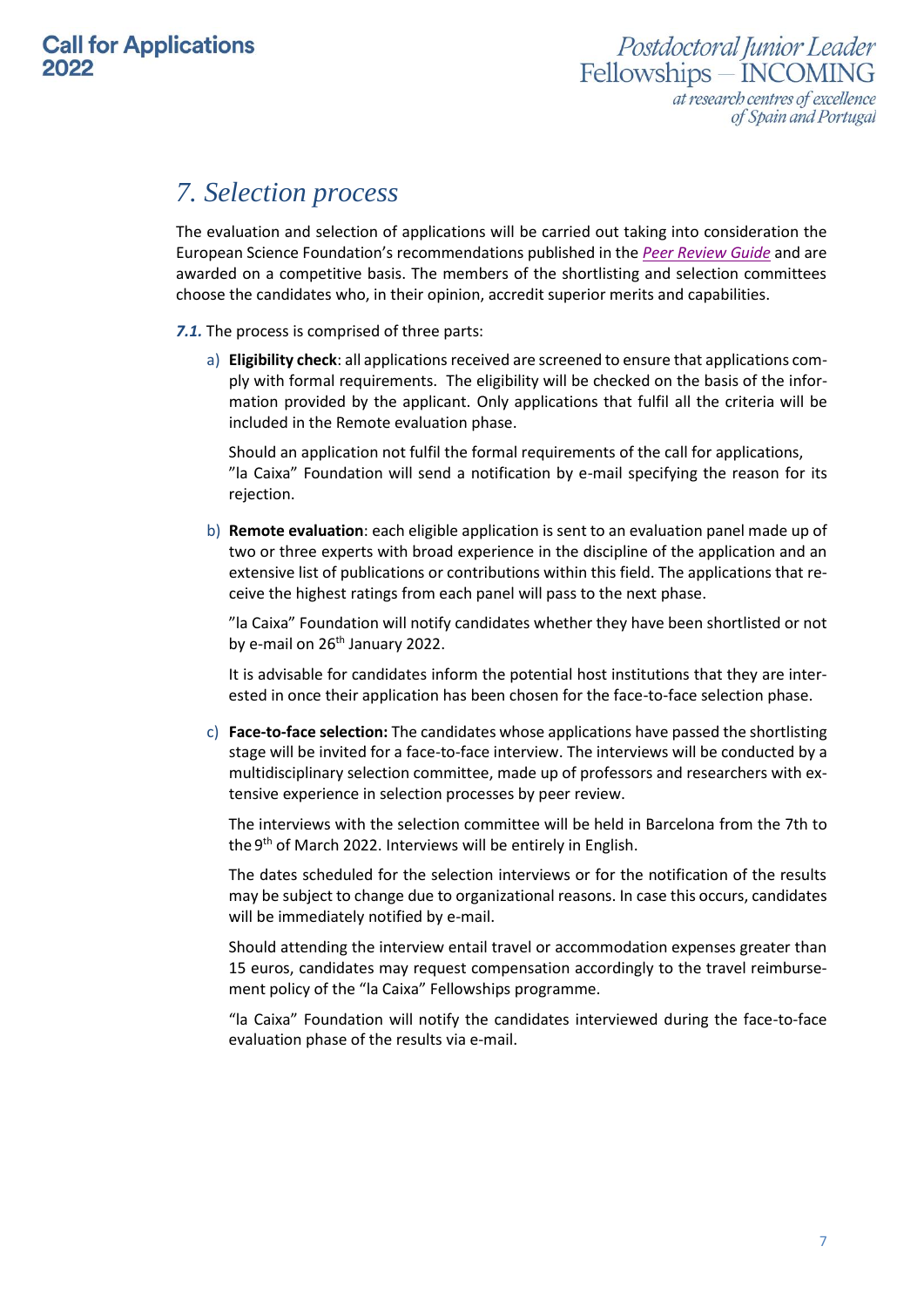### *8. Evaluation criteria*

*8.1.* Applications will be evaluated according to candidates' merit, not penalising candidates with career breaks or younger candidates. The evaluation criteria and scores defined to achieve this goal are:

### **Remote pre-selection**

- 1. **Excellence of Curriculum Vitae (weight 50%)**: scientific and/or professional curriculum will be assessed in relation to scientific discipline and stage of the candidate's career.
- 2. **Motivation and research project (weight 35%)**: originality, innovation and potential impact of the proposed project, the consistency of the candidate's personal statement and the suitability of the host organization for carrying it out will be assessed.
- 3. **Letters of reference (weight 15%):** reference letters supporting the candidacy will be assessed taking into account the specificity of the content and the signatory's profile and a personal wording.

### **Face-to-face selection**

- 1. **Academic and professional career (weight 50%):** quality of the contributions made to the chosen field, candidate's experience in research management, coherence between the candidate's academic background and track record. Interdisciplinary careers will be positively evaluated, if they respond to clear motivations of the candidate.
- 2. **Candidate's potential (weight 30%):** experts will pay attention to "soft" skills, such as clear, consistent discourse and articulation of ideas, ability to present complex reasoning, team working and capabilities such as independent reasoning, originality, innovation, entrepreneurship and leadership.
- 3. **Motivation and impact of the project (weight 20%):** conceptual and methodological novelty of the project as well as its originality, feasibility and impact on society and the researcher's career.

Further information to learn the rating criteria that govern the shortlisting process and the selection process by interview can be viewed in the Evaluation of applications section of the "la Caixa" Fellowships Programme website.

### *9. Redress procedure*

- *9.1.* Within seven calendar days from the date the results notification is sent, candidates may submit a redress by sending an e-mail to [fellowships@fundacionlacaixa.org,](mailto:fellowships@fundacionlacaixa.org) which must include an explanatory text together with the documents that the candidate deems appropriate.
- *9.2.* Redresses will be resolved by an appeals committee. The resolution will be sent by e-mail within ten calendar days from the date of receipt of the appeal.
- *9.3.* The redress procedure will be strictly confidential.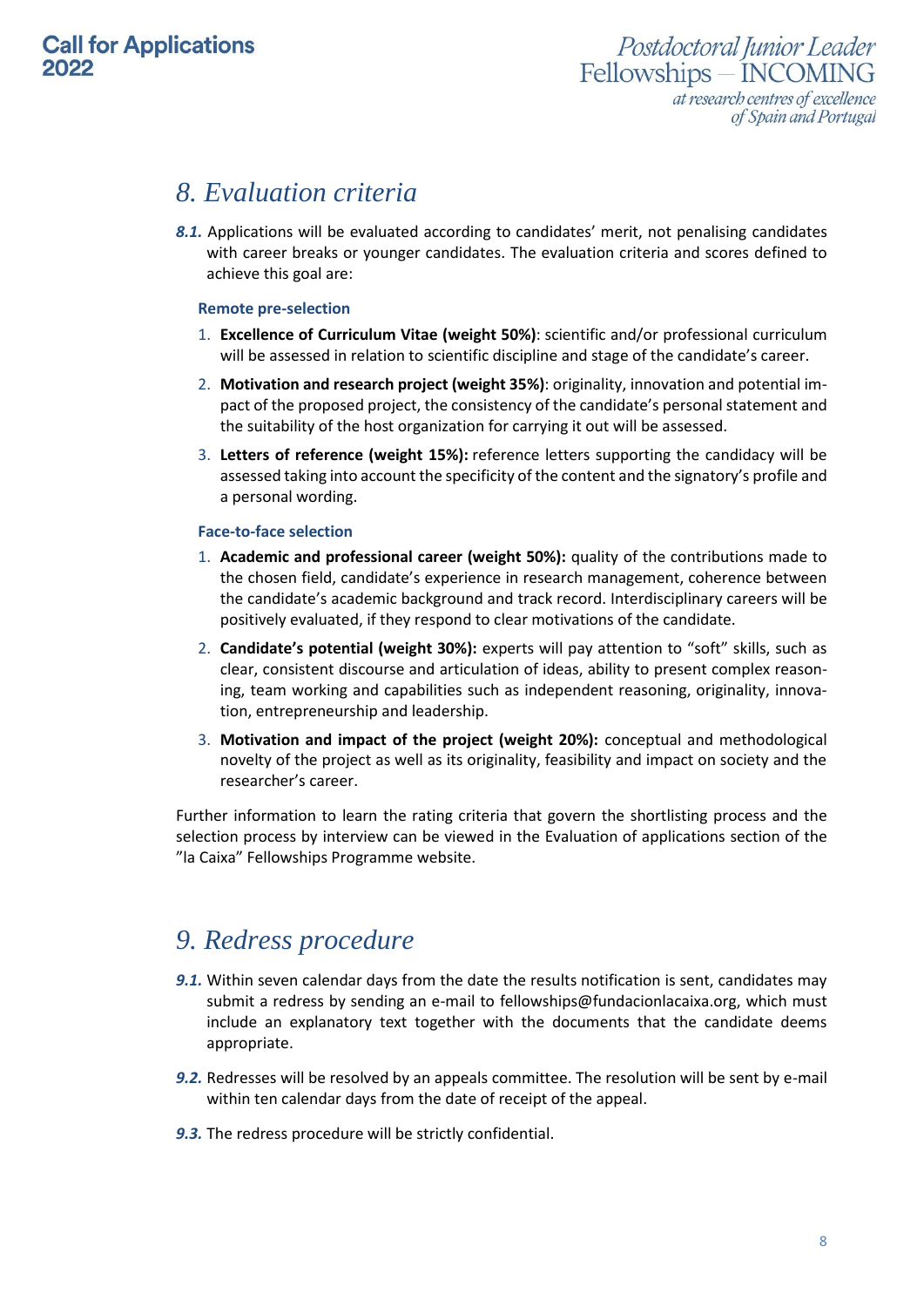*9.4.* The redress procedure will look at procedural shortcomings and into possible errors, not against evaluation panel decisions or experts ratings and comments. The selection and evaluation processes themselves ensure the independence and the objectivity of the evaluation.

### *10. Appointment of candidates and choice of centre*

- *10.1.* The list of candidates chosen as fellows, as well as the candidates on the waiting list, when applicable, will be published with their names and surname(s) on the "la Caixa" Foundation website on 23 rd March 2022.
- *10.2.* Should there be any fellowships given up, these will be offered to the candidates on the reserve list, according to the order established.
- *10.3.* This call for fellowship applications can be declared void for one, some, or all of the fellowships, if so proposed by the selection committee to "la Caixa" Foundation.
- 10.4. To be admitted as fellows, candidates must start at the research centre no later than 30<sup>th</sup> September 2022. Once this date has passed, the fellowship may no longer be activated. Once an agreement has been reached, the centre will hire the fellow with the funds provided by "la Caixa" Foundation.

### *11 Incompatibilities*

- *11.1.* Candidates may only apply for a fellowship for one of the two Postdoctoral Junior Leader subprogrammes included in the 2022 call for applications: Incoming or Retaining.
- *11.2.* Fellows who have already availed a Postdoctoral Junior Leader fellowship cannot apply for the same programme.
- *11.3.* If a candidate cannot attend the final interview which he/she has been invited to, he/she must notify "la Caixa" Foundation of this issue sufficiently ahead of time so the place can be offered to another applicant. Otherwise, he/she may not submit applications to other calls of "la Caixa" Foundation, unless he/she can accredit reasonable justification for their nonappearance.
- *11.4.* The resignation of the fellowship implies the impossibility of submitting an application to future calls of "la Caixa" Fellowships programme, with the exception of justified cases of illness or other force majeure.
- *11.5.* Under no circumstances may applicants contact the experts who are taking part or have taken part in the selection processes of this call for applications to ask them for information regarding the status of their application or any other aspect related to the selection process. Should this occur, the candidate will be disqualified from present or future selection processes.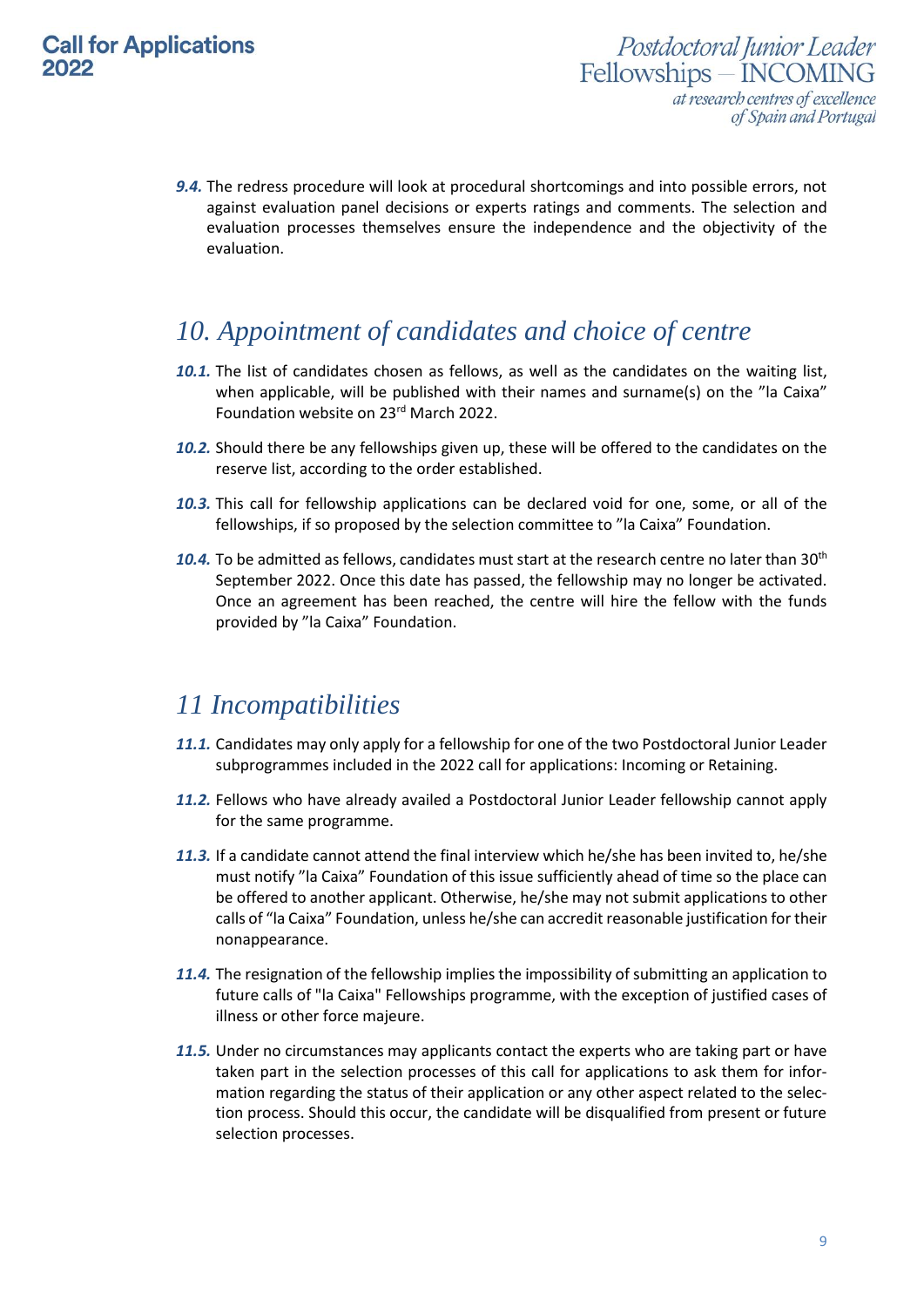- *11.6.* The fellowships are incompatible with any other paid work, fellowship or grant that covers more than the 10% of the annual amount given for salary costs (See 2.1), unless specifically authorized by "la Caixa" Foundation.
- 11.7. Fellowships are compatible with other competitive funds that complement the Postdoctoral Junior Leader Research Costs, upon the express authorization of "la Caixa" Foundation.
- *11.8.* The fellowship will not be compatible with a permanent employment contract from another institution other than the host centre.

# *12. Management of the fellowship and obligations of fellows*

- *12.1.* The applicants who are awarded a fellowship should preferably be a current account or bankbook holder at any CaixaBank or BPI branch office, which is where the monthly payments and any other amount included in the fellowship will be deposited to.
- *12.2.* These fellowships are granted exclusively for on-site projects, that is, to carry out fulltime research activity on the host institution's facilities.
- *12.3.* Fellows may collaborate with teaching duties, provided that they notify "la Caixa" Foundation as far in advance as possible and they get prior approval from the host institution that has hired them. Generally speaking, and without prejudice to a personalised study and decision on a case-by-case basis, devoting more than 80 hours per year to teaching duties will not be authorised.
- *12.4.* When so required by "la Caixa" Foundation, the chosen candidates should accredit, through original documents or certified photocopies of them, the files attached to the applications. Likewise, "la Caixa" Foundation can ask them for the original certificates for any information mentioned in the application.
- *12.5.* The host institutions will manage the amounts that "la Caixa" Foundation allocates for each fellowship. For such purposes, the host institutions must send to "la Caixa" Foundation a financial report justifying the costs of the activities carried out by the researchers.
- *12.6.* The fellows must provide a scientific report on annual basis, as well as any other information that "la Caixa" Foundation deems necessary or they must authorize the host institution to provide it.

### *13. Ethics*

13.1. The research project carried out by the fellow must comply with the EU's ethical principles, Spanish and international legislation applicable in this field, as well as the Charter of Fundamental Rights of the European Union.